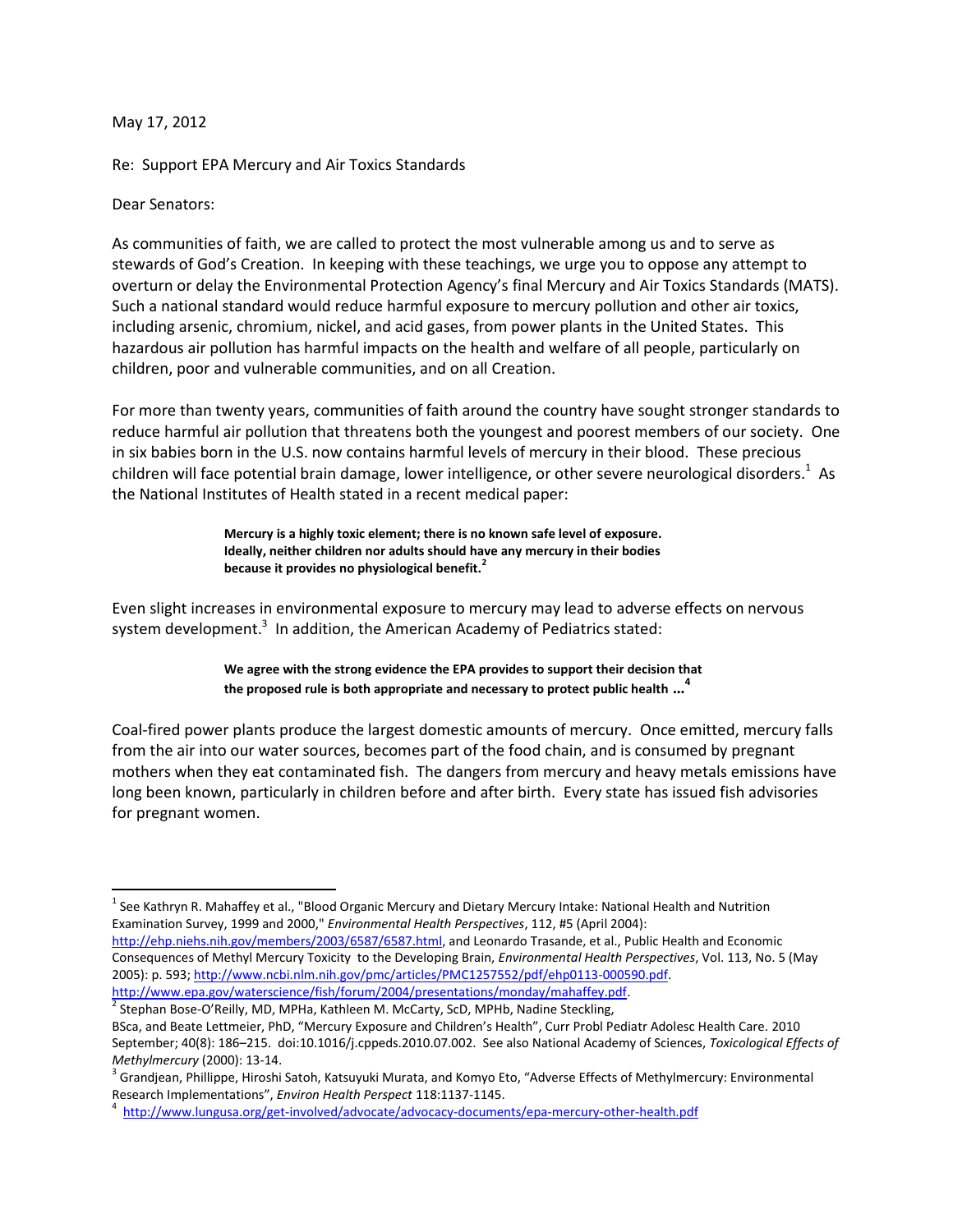The EPA reported that Mercury and Air Toxics Standards will result in significant health co-benefits, including preventing premature deaths, heart attacks, and asthma attacks every year and saving individuals a minimum of \$37 billion each year in health care costs.<sup>5</sup>

President George H.W. Bush signed the 1990 Clean Air Act (CAA) demonstrating that protecting human life from pollution was not a partisan issue. The CAA mandated and empowered the removal of air toxins to protect public health. We have been waiting for over twenty years for necessary standards to reduce hazardous air pollution and protect children's health. We ask the Senate to act in a bipartisan fashion to protect the most vulnerable in our society, and to uphold the Mercury and Air Toxics Standards as finalized by the EPA. Our children and Creation cannot wait any longer.

As one signatory to this letter, Catholic Bishop Stephen Blaire stated, "In the end it just makes good sense to want to have clean air for our children and families to breathe and for future generations."

We urge you to protect America's children and most vulnerable people by supporting the MATS rule and opposing any legislative attempt to weaken this rule.

Sincerely,

Leith Anderson President, National Association of Evangelicals Eden Prairie, MN

Most Reverend Stephen E. Blaire Bishop of Stockton Chairman, Committee on Domestic Justice and Human Development United States Conference of Catholic Bishops

Dan Boone President, Trevecca Nazarene University Nashville, TN

Patrick Carolan Executive Director, Franciscan Action Network Stratford, CT

Luis Cortes President, Esperanza Philadelphia, PA

Rabbi Steven A. Fox Chief Executive, Central Conference of American Rabbis New York, NY

<sup>-&</sup>lt;br>5 Regulatory Impact Analysis for the Final Mercury and Air Toxics Standards, [www.epg.gov/ttn/ecas/regdata/RIAs/matsriafinal.pdf,](http://www.epg.gov/ttn/ecas/regdata/RIAs/matsriafinal.pdf) Accessed May 1, 2012.